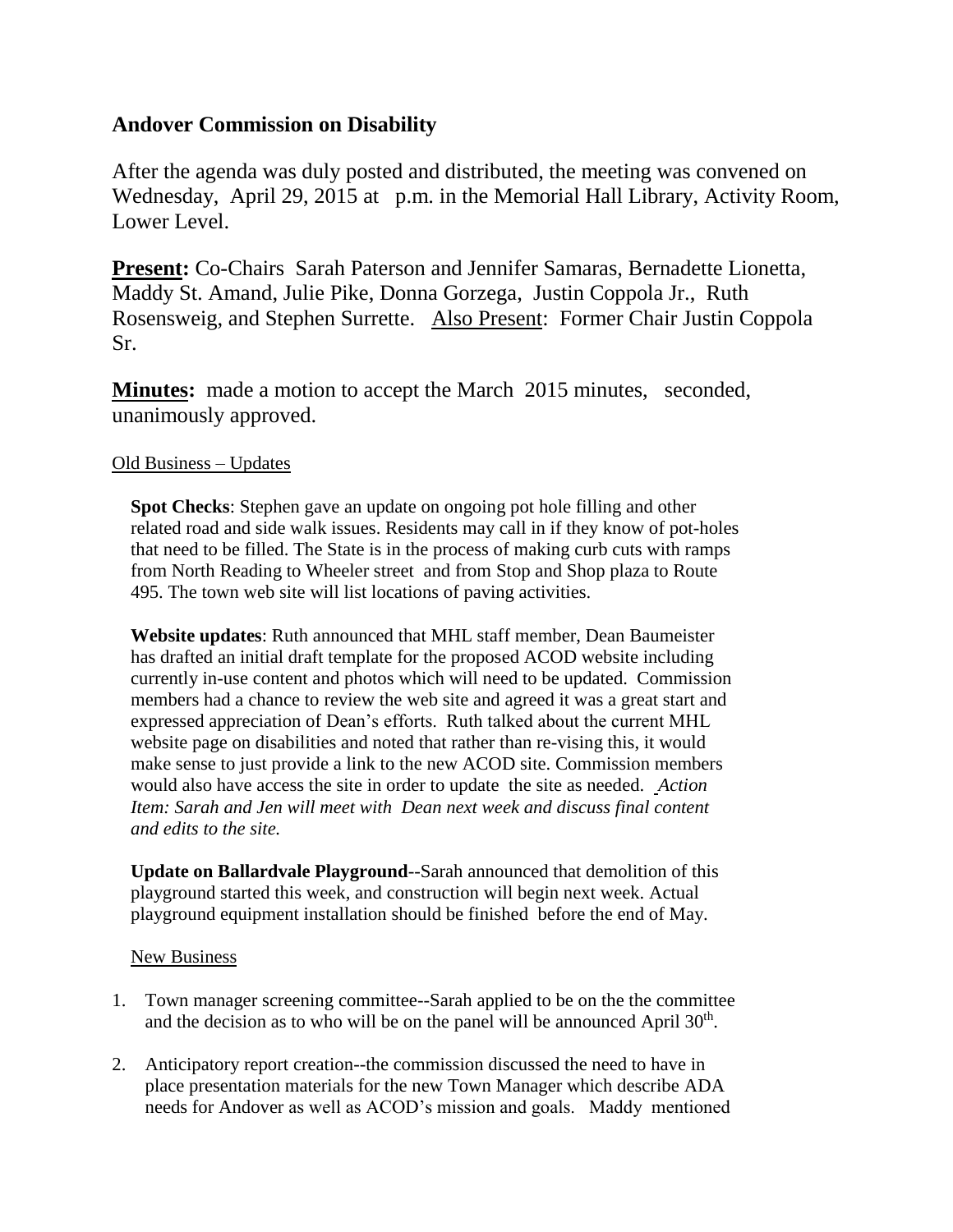the idea of having ACOD members/emissaries available to present this information in a timely manner. Bernadette mentioned the need to articulate a community outreach piece within the purview of the commission. *Action Item: Members will work together to ensure goals, especially those in the next five years or so, are identified in an "advance report" for the new town manager.*

- 3. Town Selectman Liaison for the Commission-- ACOD is in line to have a new liaison assigned by the new town manager. Members expressed an interested in sharing our preferences if possible.
- 4. Curb cut issues, including River Street and Taylor Cove Drive--Justin Sr.talked about a recent townhouse development off River Street and Taylor Cove Drive in Ballardvale . He distributed photos of a sidewalk area which had a "pad" placed in the middle of the sidewalk and a ramp improperly placed in the middle of the block rather than the end of street. The curb cut put in by the developer was not placed properly. Justin Sr. also drew attention to a warrant article regarding new sidewalks on River street. *Action Item: Stephen will check with development owners about these issues and the town will remedy if needed.*
- 5. Maddy identified key warrant articles in the town meeting report which referenced issues pertinent to the elderly/and or/ disabled community, such as property tax, transportation and housing. She also noted a warrant regarding liquor licensing for proposed outdoor dining at the Andover Village Square site. She noted that ACOD "budget highlights" are blank in the budget. *Action Item: Maddy offered to follow up with Chris Clemente on the outdoor dining license issue.*
- *6.* Budgetary spend down prior to fiscal year end--the commission discussed possible ways to use the current billable budget of \$5291 by June 30th. Justin Sr. mentioned contacting Ed Ataide to see whether there is a need to purchase additional playground equipment in Ballardvale which is ADA compatible. Ruth mentioned the ongoing issue with the back entrance to the library's door paddle. Sarah mentioned looking into having emergency preparedness kits available to Andover's disabled and or elderly cititzens in the event of an emergency--something she has knowledge of from MEMA and its website. There was general discussion about funding upcoming events such as the September Andover Days table and resources.*Action Item: Sarah will be in touch with Ed Ataide to see if there is unfunded need for town ADA improvements that could be implemented.*
- *7.* Julie reported on a newspaper article about the upcoming Andover Town which noted that requests for sign language, and interpreters would be provided upon request.

## Adjournment